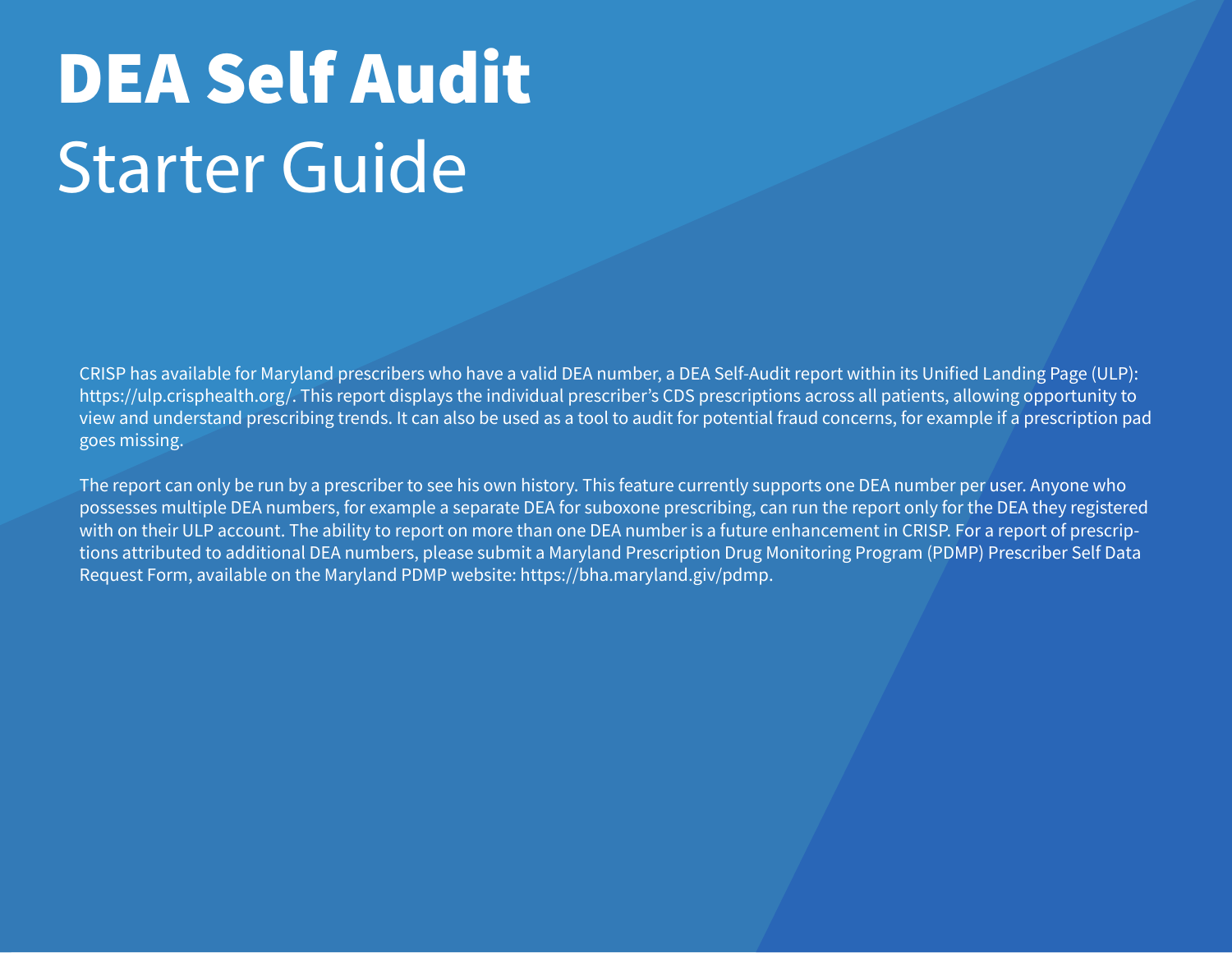### Select a date range Select the desired date range for the report, then click the Update button to see results

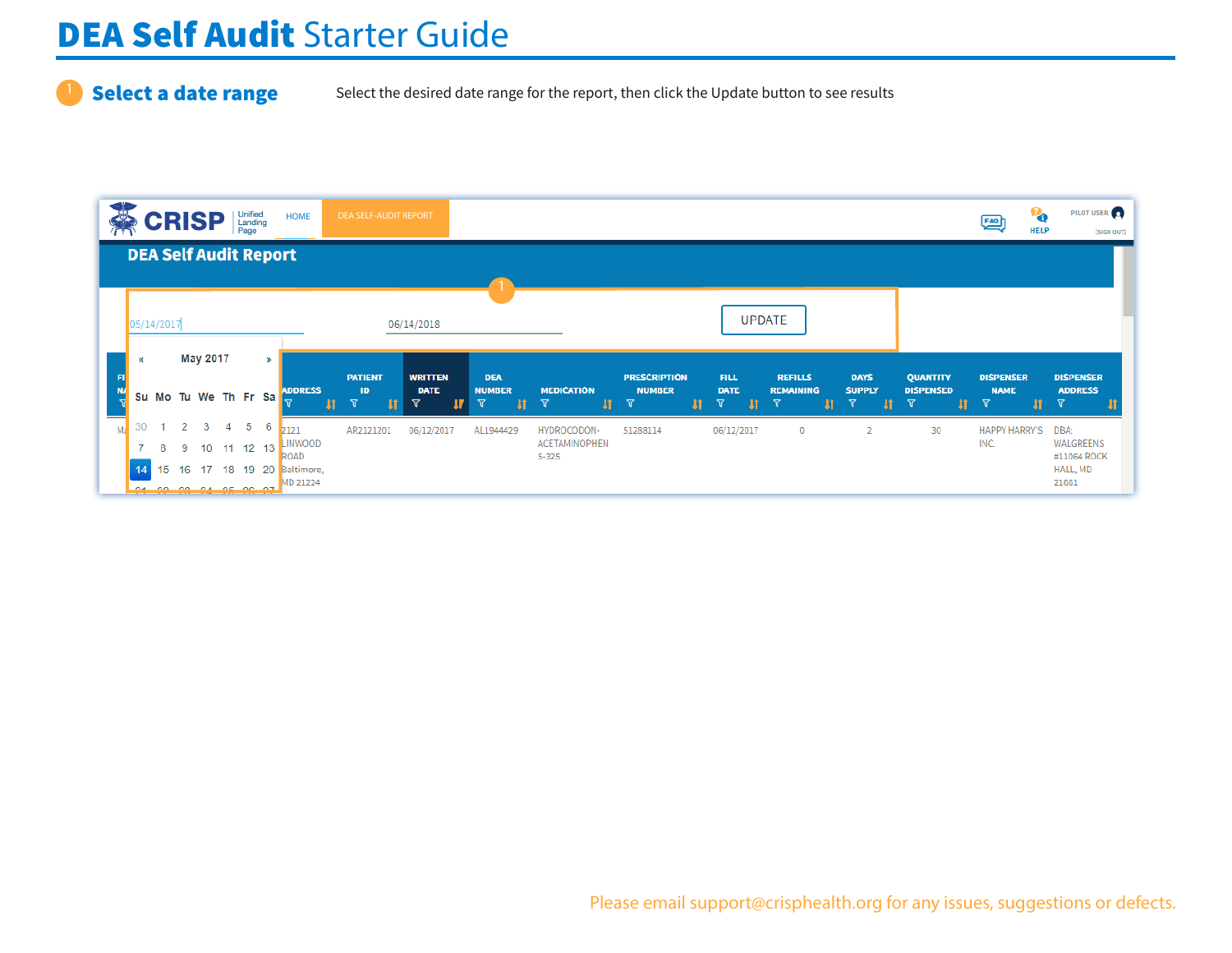**Error Message** This error message means the DEA number you entered does not match the DEA number on your ULP account record. Please contact CRISP support so we can verify your correct DEA and update your account. The system currently only supports a single DEA number per user, so if you possess multiple DEA numbers please ensure your primary one is assigned to your account record.

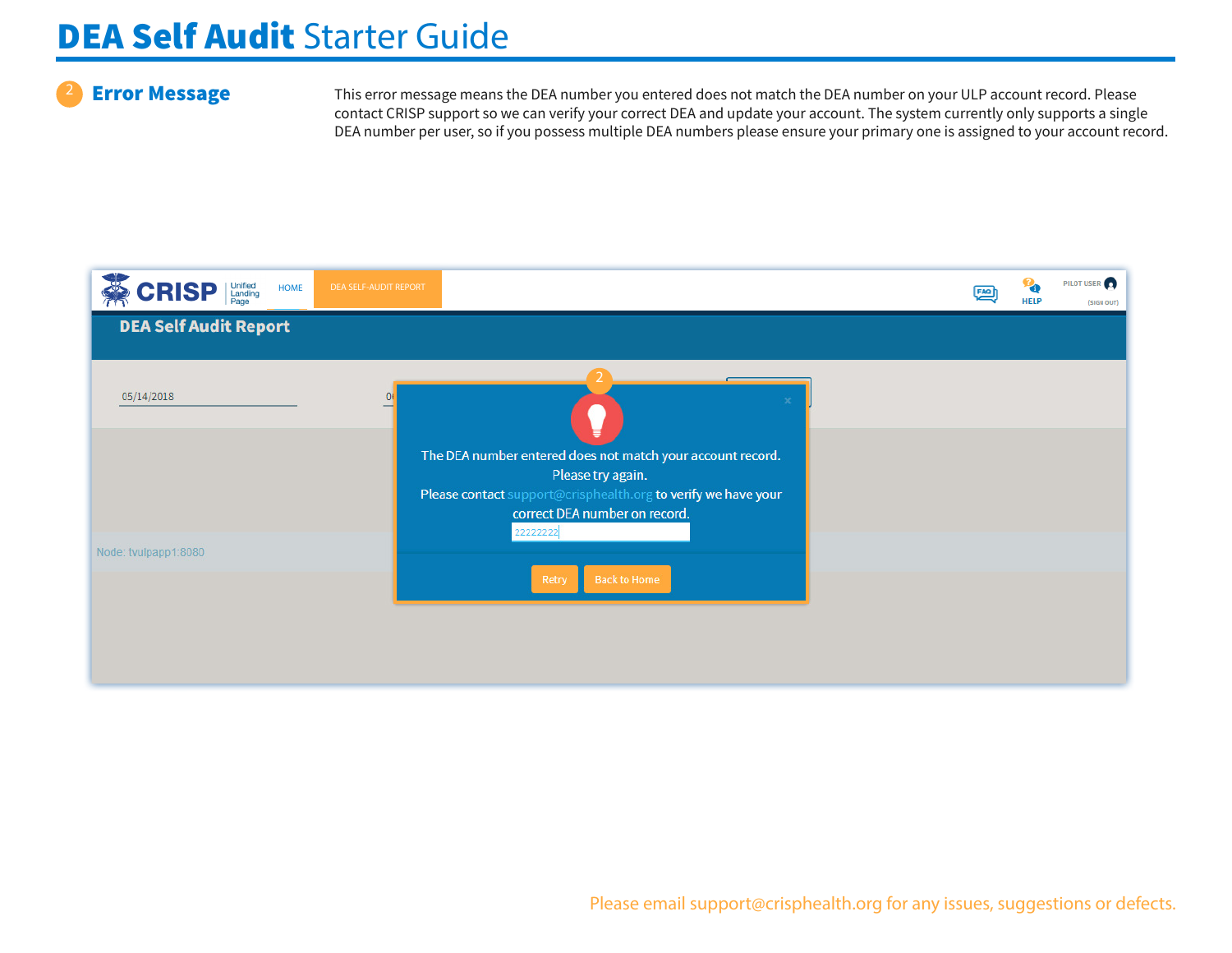**Enter DEA Number** The error message occurs if you enter an organizational DEA number rather than your own individual DEA number. The self-audit report cannot be run at an organizational level. Please enter your personal DEA number to proceed.

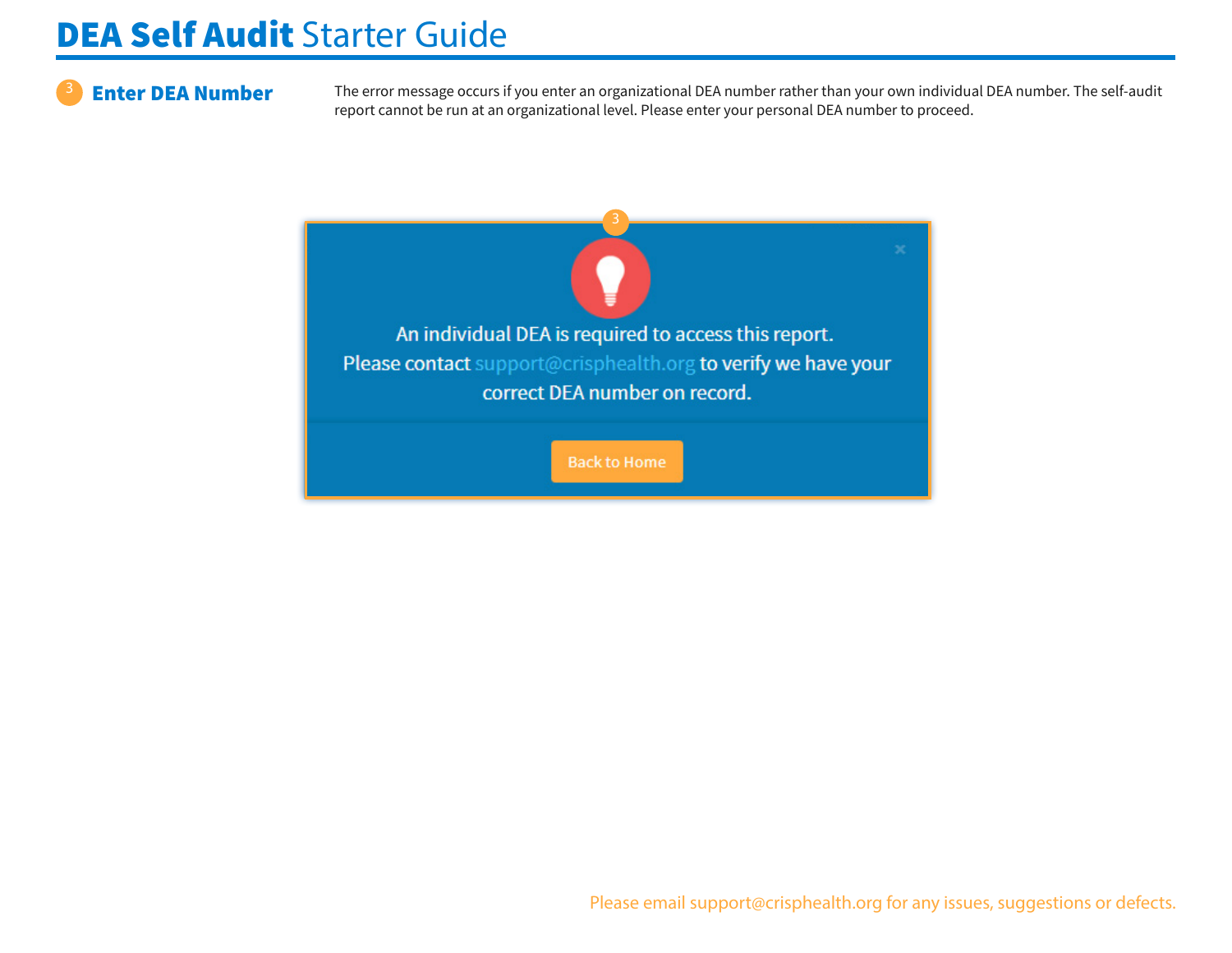Verify DEA matches As a security measure, the first time you access the DEA Self-audit report you will be asked to enter your DEA number. This allows us to verify your DEA matches what is on your ULP account record. After a match is confirmed, you will be able to access the report without having to re-enter your DEA number.